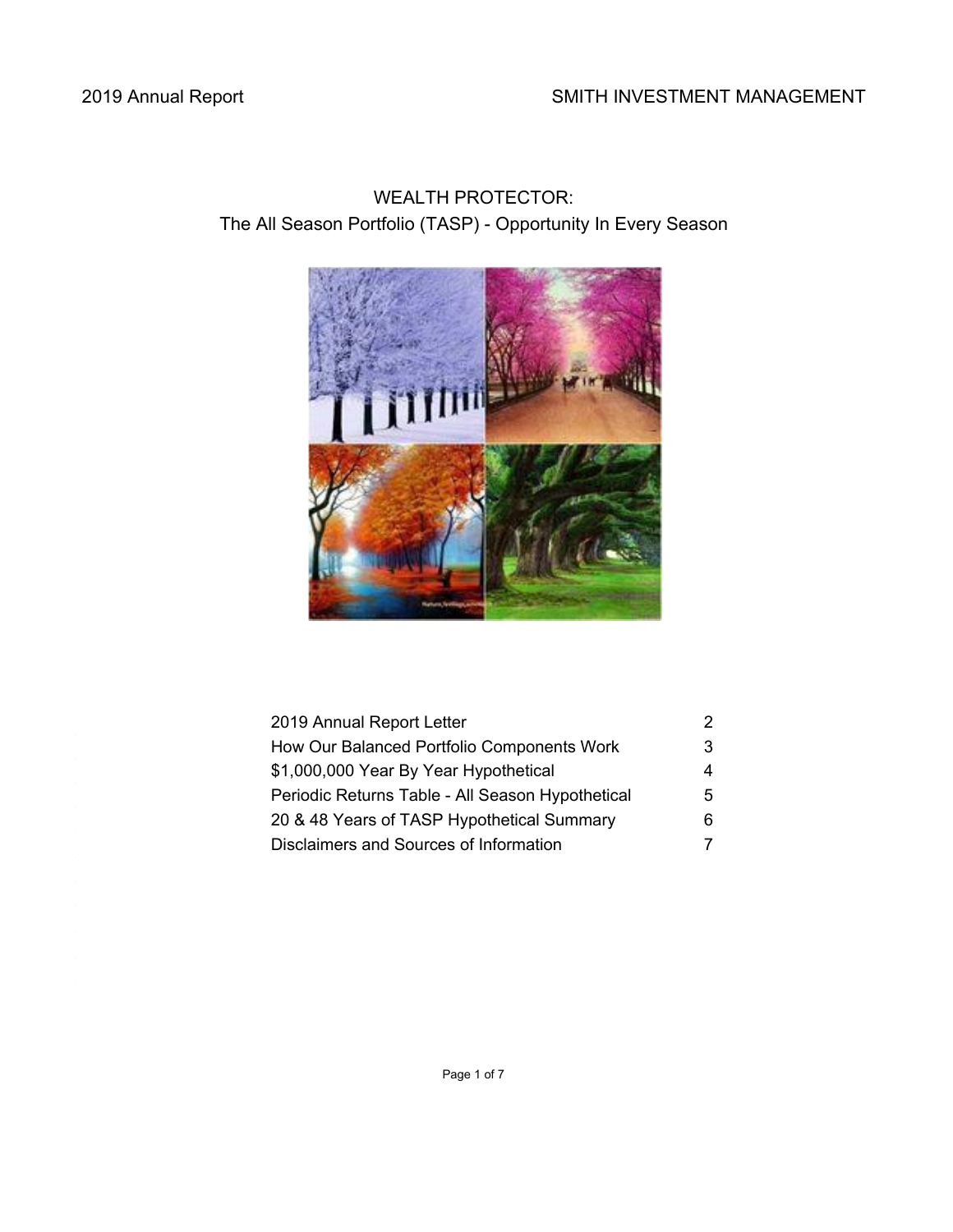2019 All Season Portfolio Results

## Letter to holders of The All Season Portfolio from Dave Smith

**In 2019, The All Season Portfolio gained 16.40%.** The High Yield Dow, which is the equity (stock) piece of the portfolio was up 20.85%. Government Bonds gained 11.47%, Gold increased 18.25%, and Oil was up 32.84%.

|          | <b>The All Season</b><br><b>Portfolio</b> |        |           | 30% Invested into 10<br>High Yield Dow |           | 55% Invested into<br>Government Bonds |          | 7.5% Invested into Gold |          | 7.5% Invested into Oil |  |
|----------|-------------------------------------------|--------|-----------|----------------------------------------|-----------|---------------------------------------|----------|-------------------------|----------|------------------------|--|
| Invested | \$1,000,000                               |        | \$300,000 |                                        | \$550,000 |                                       | \$75,000 |                         | \$75,000 |                        |  |
| *2019    | \$1,163,953                               | 16.40% | \$362.550 | 20.85%                                 | \$613.085 | 11.47%                                | \$88,688 | 18.25%                  | \$99.630 | 32.84%                 |  |

\*2019 results from employing The All Season Portfolio strategy 1/1/2019 to 12/31/2019. Past results are no guarantee of future results.

Lets subtract a one percent management fee from this, because that is a common fee, and lets call the net return a +15.40%. So how does a +15.40% compare with the largest most popular diversified balanced portfolio? The American Balanced Fund (ABALX) is the most popular balanced fund in the US and had a +13.84% return in 2019. So we outperformed, and in our view took substantially less risk than The American Balanced Fund, which held more than twice as much in stocks as our All Season Wealth Protector.

Looking forward...into 2020 and beyond. We likely see an increase in global chaos. Difficult international relationships will likely stay difficult. At home, both real and contrived victim vs victimizer battles may intensify. On top of that, most investments are overvalued based on historical valuations, but don't let all these concerns steal your joy and peace... we don't. Economic cycles come and go, none of this stuff is new, it all has happened before many times. We love what President Harry S. Truman said many years ago..."The only thing new in the world is the history you do not know."

We don't know for sure what economic season comes next, that is why we employ our Wealth Protector: All Season Portfolio. It has weathered both good and bad times...and we believe it is the core investment for the future.

**Thank you for the opportunity to be of service to you. We look forward to helping you reach your goals in 2020. God bless! Dave Smith, Chief Investment Officer, Smith Investment Management.**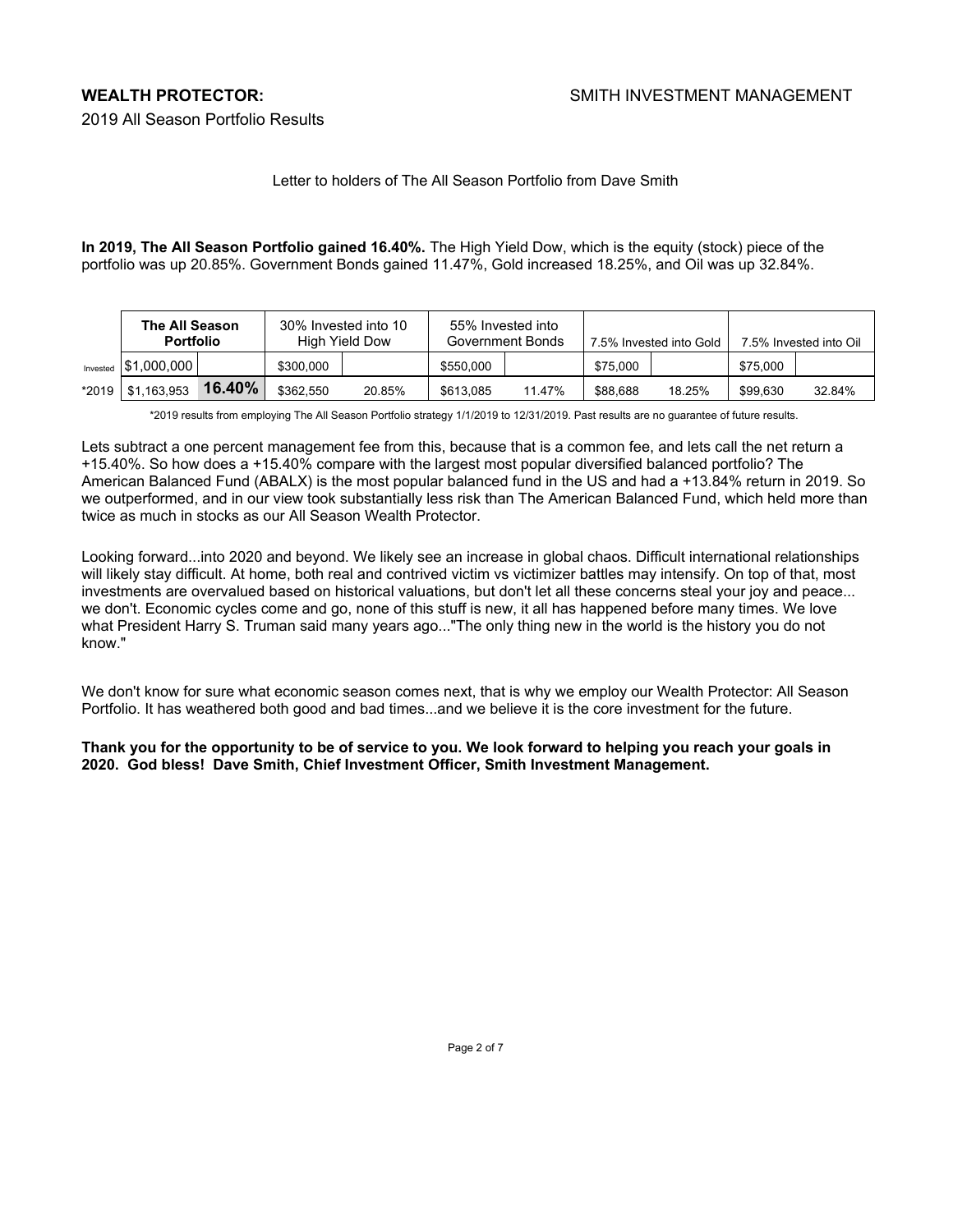The All Season Portfolio

First, let's explain the diagram below. The four boxes are a way of describing the different ECONOMIC SEASONS and OPPORTUNITIES that any investor has faced in the past or might face in the future.

### **Markets move in ANTICIPATION of future ECONOMIC SEASONS:**

- 1. Economic Growth is Rising faster than expected Businesses and Oil tend to do well.
- 2. Inflation is Rising faster than expected Oil and Gold tend to do well.
- 3a. Economic Growth is Falling faster than expected US Treasury Bonds tend to do well.
- 3b. Loss of Confidence in Government, or Economic Collapse Gold tends to do well.
- 4a. Inflation is Falling faster than expected US Treasury Bonds & Businesses tend to do well.
- 4b. Fear of / or actual Recession or Depression US Treasury Bonds tend to do well.

| 1. ECONOMIC SEASON:<br><b>Rising Economic Growth</b> | 2. ECONOMIC SEASON:<br><b>Rising Inflation</b> |
|------------------------------------------------------|------------------------------------------------|
| OPPORTUNITY:<br><b>Businesses &amp; Oil</b>          | OPPORTUNITY:<br>Oil & Gold                     |
|                                                      |                                                |
| 3a. ECONOMIC SEASON:                                 | 4a. ECONOMIC SEASON:                           |
| <b>Falling Economic Growth</b>                       | <b>Falling Inflation</b>                       |
| OPPORTUNITY:                                         | OPPORTUNITY:                                   |
| <b>US Treasury Bonds</b>                             | <b>US Treasury Bonds</b>                       |
|                                                      | & Businesses                                   |
| 3b. ECONOMIC SEASON:                                 | 4b. ECONOMIC SEASON:                           |
| <b>Loss of Confidence</b>                            | <b>Recession or</b>                            |
| In Government                                        | <b>Depression</b>                              |
| OPPORTUNITY:                                         | OPPORTUNITY:                                   |
| Gold                                                 | <b>US Treasury Bonds</b>                       |

The four boxes are like the four seasons, except with investing we don't really know what ECONOMIC SEASON comes next. That is why we invest our client's DEFENSIVE money into The All Season Portfolio.

In The All Season Portfolio, we want to invest so we are prepared for the opportunity that any economic season brings. We seek to balance risks and opportunity, not assets. For us this is an important distinction.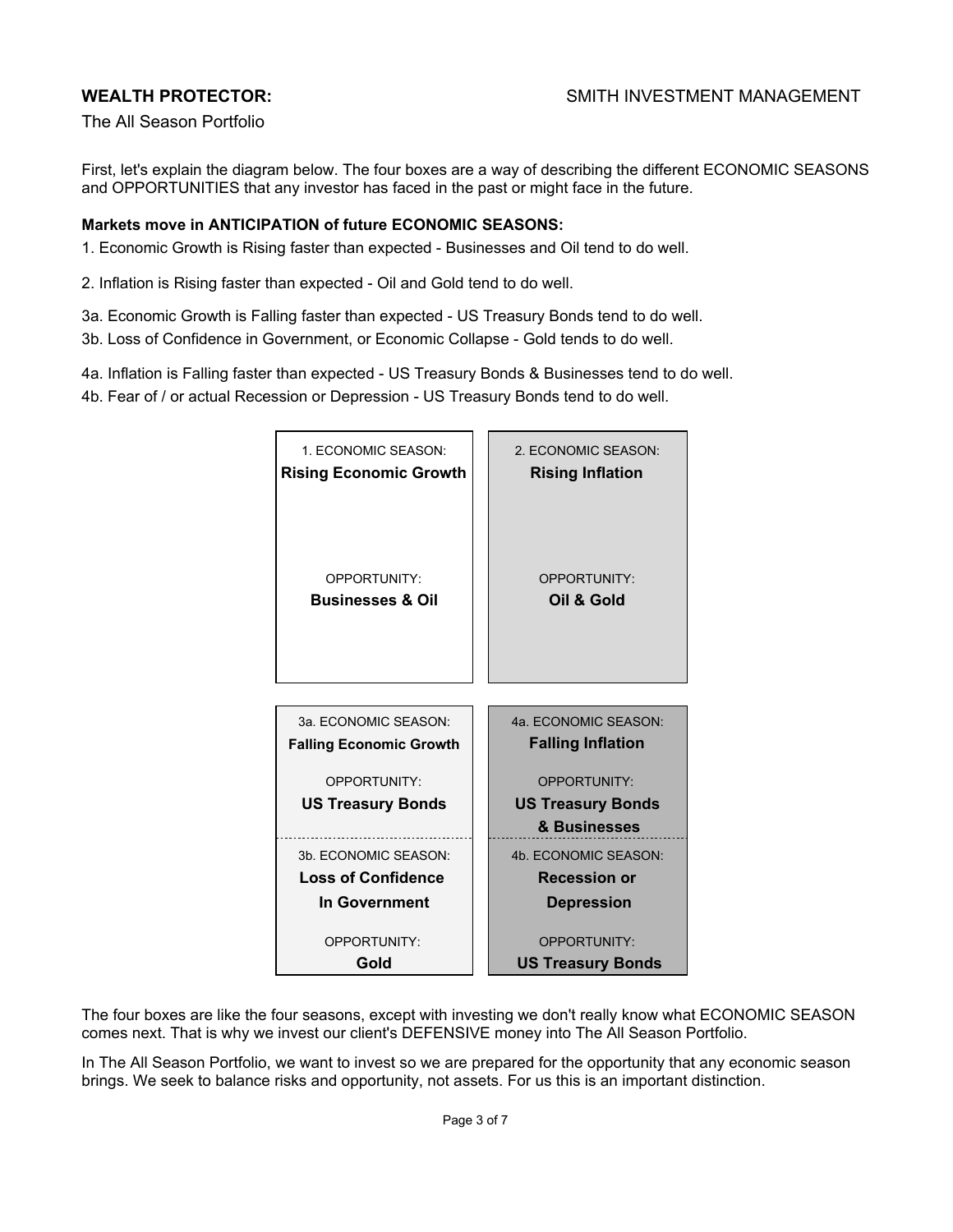WEALTH PROTECTOR: WEALTH INVESTMENT MANAGEMENT

The All Season Portfolio Hypothetical (48 Years)

|              | <b>Wealth Protector:</b><br><b>The All Season</b><br>Portfolio |                   |                  | 30%<br>Invested<br>Into 10 High<br><b>Yield Dow</b> |                  | 55%<br>Invested<br>Into Govt.<br>Bonds |                 | 7.5%<br>Invested<br>Into Gold |                  | 7.5%<br>Invested<br>Into Oil |
|--------------|----------------------------------------------------------------|-------------------|------------------|-----------------------------------------------------|------------------|----------------------------------------|-----------------|-------------------------------|------------------|------------------------------|
|              | \$1,000,000                                                    | Return            | Return           | \$300,000                                           | Return           | \$550,000                              | Return          | \$75,000                      | Return           | \$75,000                     |
| 1972         | \$1,127,403                                                    | 12.74%            | 25.55%           | \$376,650                                           | 2.82%            | \$565,510                              | 46.99%          | \$110,243                     | 0.00%            | \$75,000                     |
| 1973         | \$1,231,388                                                    | 9.22%             | $-1.02%$         | \$334,771                                           | 3.66%            | \$642,766                              | 66.79%          | \$141,030                     | 33.43%           | \$112,822                    |
| 1974         | \$1,368,279                                                    | 11.12%            | $-8.95%$         | \$336,354                                           | 1.99%            | \$690,741                              | 72.59%          | \$159,394                     | 96.84%           | \$181,790                    |
| 1975         | \$1,634,871                                                    | 19.48%            | 56.73%           | \$643,351                                           | 3.61%            | \$779,721                              | $-24.20%$       | \$77,787                      | 30.59%           | \$134,013                    |
| 1976         | \$1,953,323                                                    | 19.48%            | 34.80%           | \$661,142                                           | 15.98%           | \$1,042,868                            | $-3.96%$        | \$117,760                     | 7.29%            | \$131,554                    |
| 1977         | \$2,006,781                                                    | 2.74%             | $-0.83%$         | \$581,133                                           | 1.29%            | \$1,088,187                            | 20.43%          | \$176,429                     | 9.92%            | \$161,032                    |
| 1978         | \$2,048,968                                                    | 2.10%             | 0.19%            | \$603,178                                           | $-0.78%$         | \$1,095,120                            | 29.17%          | \$194,412                     | 3.82%            | \$156,258                    |
| 1979         | \$2,422,229                                                    | 18.22%            | 12.38%           | \$690,789                                           | 0.67%            | \$1,134,483                            | 120.57%         | \$338,956                     | 67.89%           | \$258,001                    |
| 1980         | \$2,716,972                                                    | 12.17%            | 26.37%           | \$918,291                                           | $-2.99%$         | \$1,292,392                            | 29.61%          | \$235,459                     | 49.08%           | \$270,829                    |
| 1981         | \$2,823,572                                                    | 3.92%             | 7.35%            | \$875,001                                           | 8.20%            | \$1,616,870                            | $-32.76%$       | \$137,017                     | $-4.46%$         | \$194,685                    |
| 1982         | \$3,550,670                                                    | 25.75%            | 25.49%           | \$1,062,990                                         | 32.81%           | \$2,062,492                            | 11.75%          | \$236,651                     | $-10.97%$        | \$188,537                    |
| 1983         | \$3,959,805                                                    | 11.52%            | 38.45%           | \$1,474,771                                         | 3.20%            | \$2,015,360                            | $-14.99%$       | \$226,382                     | $-8.64%$         | \$243,292                    |
| 1984         | \$4,281,044                                                    | 8.11%             | 6.89%            | \$1,269,791                                         | 13.73%           | \$2,476,918                            | $-18.95%$       | \$240,707                     | $-1.13%$         | \$293,629                    |
| 1985         | \$5,250,765                                                    | 22.65%            | 28.42%           | \$1,649,315                                         | 25.71%           | \$2,959,936                            | 6.17%           | \$340,889                     | $-6.37%$         | \$300,626                    |
| 1986         | \$6,316,854                                                    | 20.30%            | 29.87%           | \$2,045,751                                         | 24.28%           | \$3,589,108                            | 19.54%          | \$470,757                     | -46.36%          | \$211,238                    |
| 1987         | \$6,501,085                                                    | 2.92%             | 6.97%            | \$2,027,142                                         | $-4.96%$         | \$3,301,946                            | 24.46%          | \$589,647                     | 22.92%           | \$582,351                    |
| 1988         | \$7,060,634                                                    | 8.61%             | 21.60%           | \$2,371,596                                         | 8.22%            | \$3,869,511                            | $-15.69%$       | \$411,080                     | $-16.23%$        | \$408,447                    |
| 1989         | \$8,435,586                                                    | 19.47%            | 27.22%           | \$2,694,761                                         | 17.69%           | \$4,570,313                            | $-2.23%$        | \$517,739                     | 23.27%           | \$652,773                    |
| 1990         | \$8,668,535                                                    | 2.76%             | $-7.94%$         | \$2,329,740                                         | 6.24%            | \$4,929,082                            | $-3.69%$        | \$609,323                     | 26.51%           | \$800,390                    |
| 1991         | \$10,116,462                                                   | 16.70%            | 33.54%           | \$3,472,788                                         | 15.00%           | \$5,482,848                            | $-8.56%$        | \$594,488                     | $-12.89%$        | \$566,337                    |
| 1992         | \$10,808,959                                                   | 6.85%             | 8.26%            | \$3,285,625                                         | 9.36%            | \$6,084,850                            | $-5.71%$        | \$715,411                     | $-4.70%$         | \$723,074                    |
| 1993         | \$12,485,240                                                   | 15.51%            | 24.48%           | \$4,036,498                                         | 14.21%           | \$6,789,702                            | 17.64%          | \$953,674                     | -12.99%          | \$705,366                    |
| 1994         | \$11,920,407                                                   | $-4.52%$          | 1.83%            | \$3,814,116                                         | $-8.04%$         | \$6,314,785                            | $-2.17%$        | \$916,073                     | $-6.51%$         | \$875,434                    |
| 1995         | \$14,752,756                                                   | 23.76%            | 34.17%           | \$4,798,083                                         | 23.48%           | \$8,095,625                            | 0.98%           | \$902,792                     | 6.96%            | \$956,255                    |
| 1996         | \$16,295,009                                                   | 10.45%            | 27.85%           | \$5,658,419                                         | 1.43%            | \$8,230,046                            | $-4.65%$        | \$1,055,006                   | 22.15%           | \$1,351,537                  |
| 1997         | \$17,800,953                                                   | 9.24%             | 20.36%           | \$5,883,802                                         | 9.94%            | \$9,853,103                            | $-22.21%$       | \$950,692                     | $-8.90%$         | \$1,113,356                  |
| 1998         | \$19,352,751                                                   | 8.72%             | 10.59%           | \$5,905,822                                         | 14.92%           | \$11,251,270                           | 0.57%           | \$1,342,681                   | $-36.11%$        | \$852,977                    |
| 1999         | \$19,276,695                                                   | $-0.39%$          | 3.92%            | \$6,033,414                                         | $-8.25%$         | \$9,765,882                            | 0.54%           | \$1,459,294                   | 39.04%           | \$2,018,105                  |
| 2000         | \$22,230,559                                                   | 15.32%            | 5.70%            | \$6,112,640                                         | 16.66%           | \$12,368,506                           | -6.06%          | \$1,358,140                   | 65.40%           | \$2,391,274                  |
| 2001         | \$22,349,715                                                   | 0.54%             | $-4.77%$         | \$6,351,048                                         | 5.57%            | \$12,907,841                           | 1.41%           | \$1,690,801                   | $-16.03%$        | \$1,400,025                  |
| 2002         | \$24,011,360                                                   | 7.43%             | $-8.72%$         | \$6,120,246                                         | 15.12%           | \$14,150,945                           | 23.96%          | \$2,077,853                   | $-0.83%$         | \$1,662,316                  |
| 2003         | \$26,840,799                                                   | 11.78%            | 27.80%           | \$9,205,955                                         | 0.38%            | \$13,256,432                           | 21.74%          | \$2,192,357                   | 21.39%           | \$2,186,054                  |
| 2004         | \$28,648,057                                                   | 6.73%             | 4.11%            | \$8,383,187                                         | 4.49%            | \$15,425,273                           | 4.40%           | \$2,101,635                   | 36.01%           | \$2,737,963                  |
| 2005         | \$29,751,723                                                   | 3.85%             | $-5.08%$         | \$8,157,821                                         | 2.87%            | \$16,208,641                           | 17.77%          | \$2,530,411                   | 32.87%           | \$2,854,850                  |
| 2006         | \$33,613,869                                                   | 12.98%            | 29.57%           | \$11,564,792                                        | 1.96%            | \$16,684,171<br>\$20,375,215           | 23.92%          | \$2,765,125                   | 16.51%           | \$2,599,780<br>\$2,776,169   |
| 2007<br>2008 | \$36,773,825<br>\$38,002,254                                   | $9.40\%$<br>3.34% | 2.19%<br>-37.33% | \$10,305,004<br>\$6,913,847                         | 10.21%<br>20.10% | \$24,290,950                           | 31.59%<br>3.97% | \$3,317,437<br>\$2,867,531    | 10.12%<br>42.49% | \$3,929,927                  |
| 2009         | \$37,383,007                                                   | $-1.63%$          | 19.08%           | \$13,575,925                                        | -11.12%          | \$18,577,022                           | 25.04%          | \$3,563,851                   | -41.54%          | \$1,666,209                  |
| 2010         | \$43,115,785                                                   | 15.34%            | 19.67%           | \$13,420,874                                        | 8.46%            | \$22,300,085                           | 30.60%          | \$3,661,666                   | 33.15%           | \$3,733,161                  |
| 2011         | \$49,989,843                                                   |                   |                  |                                                     |                  |                                        | 7.80%           |                               |                  |                              |
| 2012         | \$52,625,182                                                   | 15.94%<br>5.27%   | 16.23%<br>9.65%  | \$15,034,043<br>\$16,444,159                        | 16.04%<br>2.97%  | \$27,517,356<br>\$28,310,997           | 8.68%           | \$3,485,911<br>\$4,074,672    | 22.23%<br>1.23%  | \$3,952,532<br>\$3,795,354   |
| 2013         | \$54,121,316                                                   | 2.84%             | 34.36%           | \$21,212,158                                        | $-9.10%$         | \$26,309,960                           | -27.60%         | \$2,857,547                   | $-5.20%$         | \$3,741,650                  |
| 2014         | \$57,885,048                                                   | 6.95%             | 10.56%           | \$17,950,958                                        | 10.75%           | \$32,966,647                           | $-0.40\%$       | \$4,042,862                   | -27.95%          | \$2,924,581                  |
| 2015         | \$56,656,148                                                   | $-2.12%$          | 2.48%            | \$17,796,179                                        | 1.15%            | \$32,202,899                           | -8.26%          | \$3,982,781                   | -38.40%          | \$2,674,289                  |
| 2016         | \$61,488,917                                                   | 8.53%             | 19.49%           | \$20,309,529                                        | 2.32%            | \$31,883,814                           | 8.78%           | \$4,622,292                   | 9.98%            | \$4,673,282                  |
| 2017         | \$66,729,464                                                   | 8.52%             | 17.68%           | \$21,708,047                                        | 4.52%            | \$35,347,519                           | 12.78%          | \$5,201,040                   | $-3.01%$         | \$4,472,858                  |
| 2018         | \$65,089,921                                                   | $-2.46%$          | 0.11%            | \$20,040,860                                        | $-0.99%$         | \$36,337,863                           | $-2.64%$        | \$4,872,585                   | -23.30%          | \$3,838,612                  |
| 2019         | \$75,761,577                                                   | 16.40%            | 20.85%           | \$23,598,351                                        | 11.47%           | \$39,905,654                           | 18.25%          | \$5,772,662                   | 32.84%           | \$6,484,909                  |

TASP strategy backtested using benchmarks and annual rebalancing, 2016 through 2019 actual results. This is a hypothetical. Past results are no guarantee of future results.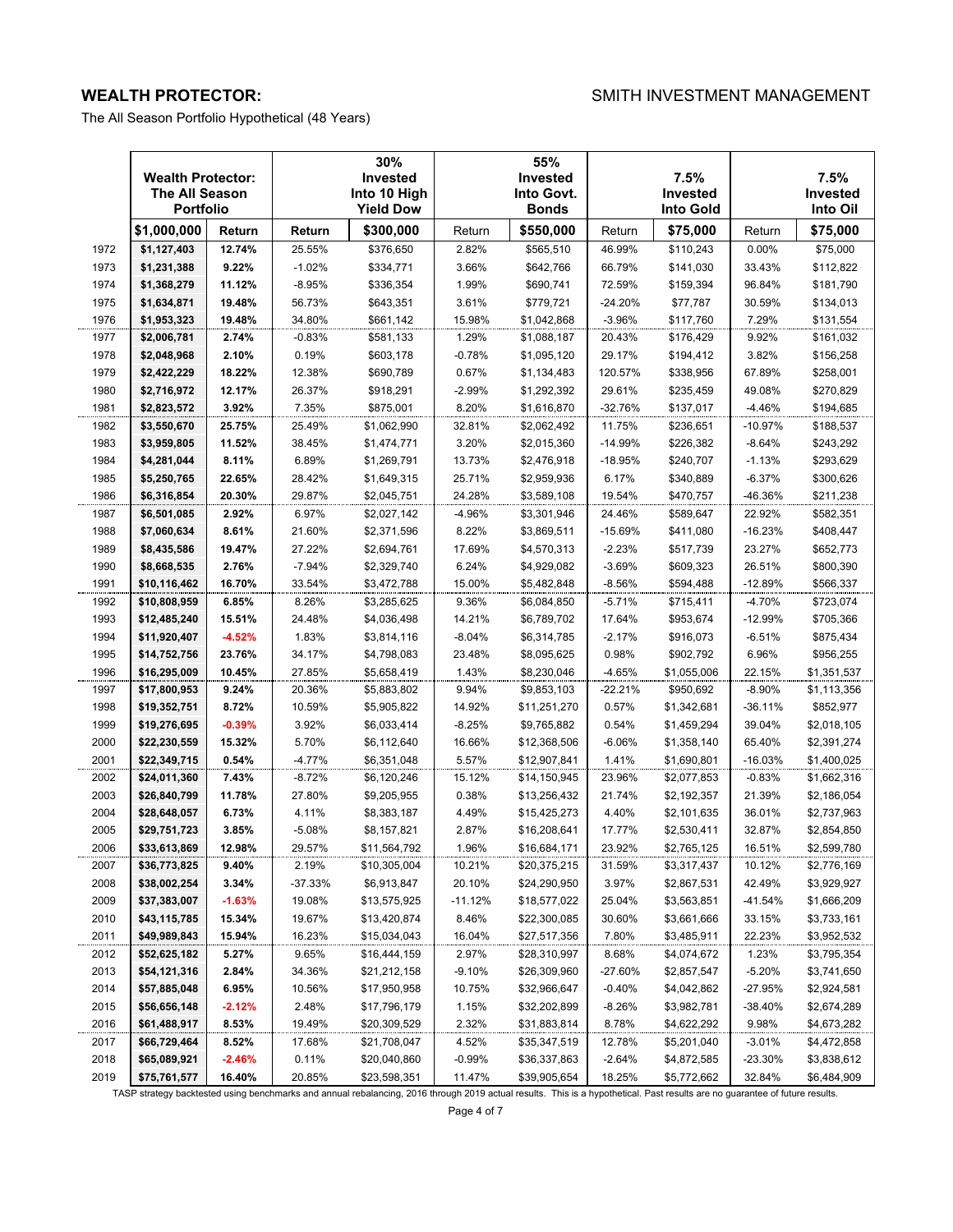## **WEALTH PROTECTOR: PERIODIC RETURNS TABLE** SMITH INVESTMENT MANAGEMENT

The All Season Portfolio Hypothetical (48 Years)

|      | <b>Wealth Protector:</b><br>The All Season<br><b>Portfolio</b> |          |                        | The Top Performers In Our Portfolio Rotate |                                     |                         |  |
|------|----------------------------------------------------------------|----------|------------------------|--------------------------------------------|-------------------------------------|-------------------------|--|
|      | \$1,000,000                                                    | Return   | <b>TOP PERFORMER</b>   | <b>2ND BEST</b>                            | <b>3RD BEST</b>                     | <b>BOTTOM PERFORMER</b> |  |
| 1972 | \$1,127,403                                                    | 12.74%   | Gold +46.99%           | High Yield Dow +25.55%                     | Govt. Bonds +2.82%                  | $Oil + 0%$              |  |
| 1973 | \$1,231,388                                                    | 9.22%    | Gold +66.79%           | Oil +33.43%                                | Govt. Bonds +3.66%                  | High Yield Dow - 1.02%  |  |
| 1974 | \$1,368,279                                                    | 11.12%   | Oil +96.84%            | Gold +72.59%                               | Govt. Bonds +1.99%                  | High Yield Dow - 8.95%  |  |
| 1975 | \$1,634,871                                                    | 19.48%   | High Yield Dow +56.73% | Oil +30.59%                                | Govt. Bonds +3.61%                  | Gold - 24.20%           |  |
| 1976 | \$1,953,323                                                    | 19.48%   | High Yield Dow +34.80% | Govt. Bonds +15.98%                        | Oil +7.29%                          | Gold - 3.96%            |  |
| 1977 | \$2,006,781                                                    | 2.74%    | Gold +20.43%           | Oil +9.92%                                 | Govt. Bonds +1.29%                  | High Yield Dow - 0.83%  |  |
| 1978 | \$2,048,968                                                    | 2.10%    | Gold +29.17%           | Oil +3.82%                                 | High Yield Dow +0.19%               | Govt. Bonds - 0.78%     |  |
| 1979 | \$2,422,229                                                    | 18.22%   | Gold +120.57%          | Oil +67.89%                                | High Yield Dow +12.38%              | Govt. Bonds +0.67%      |  |
| 1980 | \$2,716,972                                                    | 12.17%   | Oil +49.08%            | Gold +29.61%                               | High Yield Dow +26.37%              | Govt. Bonds - 2.99%     |  |
| 1981 | \$2,823,572                                                    | 3.92%    | Govt. Bonds +8.20%     | High Yield Dow +7.35%                      | Oil +4.46%                          | Gold - 32.76%           |  |
| 1982 | \$3,550,670                                                    | 25.75%   | Govt. Bonds +32.81%    | High Yield Dow +25.49%                     | Gold +11.75%                        | Oil - 10.97%            |  |
| 1983 | \$3,959,805                                                    | 11.52%   | High Yield Dow +38.45% | Govt. Bonds +3.20%                         | Oil - 8.64%                         | Gold - 14.99%           |  |
| 1984 | \$4,281,044                                                    | 8.11%    | Govt. Bonds +13.73%    | High Yield Dow +6.89%                      | Oil - 1.13%                         | Gold - 18.95%           |  |
| 1985 | \$5,250,765                                                    | 22.65%   | High Yield Dow +28.42% | Govt. Bonds +25.71%                        | Gold +6.17%                         | Oil - 6.37%             |  |
| 1986 | \$6,316,854                                                    | 20.30%   | High Yield Dow +29.87% | Govt. Bonds +24.28%                        | Gold +19.54%                        | $Oil - 46.36%$          |  |
| 1987 | \$6,501,085                                                    | 2.92%    | Gold +24.46%           | Oil +22.92%                                | High Yield Dow +6.97%               | Govt. Bonds - 4.96%     |  |
| 1988 | \$7,060,634                                                    | 8.61%    | High Yield Dow +21.60% | Govt. Bonds +8.22%                         | Gold - 15.69%                       | Oil - 16.23%            |  |
|      | \$8.435.586                                                    |          |                        |                                            |                                     |                         |  |
| 1989 |                                                                | 19.47%   | High Yield Dow +27.22% | Oil +23.27%                                | Govt. Bonds +17.69%<br>Gold - 3.69% | Gold $-2.23%$           |  |
| 1990 | \$8,668,535                                                    | 2.76%    | Oil +26.51%            | Govt. Bonds +6.24%                         |                                     | High Yield Dow - 7.94%  |  |
| 1991 | \$10,116,462                                                   | 16.70%   | High Yield Dow +33.54% | Govt. Bonds +15.00%                        | Gold $-8.56%$                       | Oil - 12.89%            |  |
| 1992 | \$10,808,959                                                   | 6.85%    | Govt. Bonds +9.36%     | High Yield Dow +8.26%                      | Oil - 4.70%                         | Gold - 5.71%            |  |
| 1993 | \$12,485,240                                                   | 15.51%   | High Yield Dow +24.48% | Gold +17.64%                               | Govt. Bonds +14.21%                 | Oil - 12.99%            |  |
| 1994 | \$11,920,407                                                   | $-4.52%$ | High Yield Dow +1.83%  | Gold $-2.17%$                              | Oil - 6.51%                         | Govt. Bonds - 8.04%     |  |
| 1995 | \$14,752,756                                                   | 23.76%   | High Yield Dow +34.17% | Govt. Bonds +23.48%                        | Oil +6.96%                          | Gold +0.98%             |  |
| 1996 | \$16,295,009                                                   | 10.45%   | High Yield Dow +27.85% | Oil +22.15%                                | Govt. Bonds +1.43%                  | Gold $-4.65%$           |  |
| 1997 | \$17,800,953                                                   | 9.24%    | High Yield Dow +20.36% | Govt. Bonds +9.94%                         | Oil - 8.90%                         | Gold - 22.21%           |  |
| 1998 | \$19,352,751                                                   | 8.72%    | Govt. Bonds +14.92%    | High Yield Dow +10.59%                     | Gold +0.57%                         | Oil - 36.11%            |  |
| 1999 | \$19,276,695                                                   | $-0.39%$ | Oil +39.04%            | High Yield Dow +3.92%                      | Gold +0.54%                         | Govt. Bonds - 8.25%     |  |
| 2000 | \$22,230,559                                                   | 15.32%   | Oil +65.40%            | Govt. Bonds +16.66%                        | High Yield Dow +5.70%               | Gold $-6.06\%$          |  |
| 2001 | \$22,349,715                                                   | 0.54%    | Govt. Bonds +5.57%     | Gold +1.41%                                | High Yield Dow - 4.77%              | Oil - 16.03%            |  |
| 2002 | \$24,011,360                                                   | 7.43%    | Gold +23.96%           | Govt. Bonds +15.12%                        | $Oil - 0.83%$                       | High Yield Dow - 8.72%  |  |
| 2003 | \$26,840,799                                                   | 11.78%   | High Yield Dow +27.80% | Gold +21.74%                               | Oil +21.39%                         | Govt. Bonds +0.38%      |  |
| 2004 | \$28,648,057                                                   | 6.73%    | Oil +36.01%            | Govt. Bonds +4.49%                         | Gold +4.40%                         | High Yield Dow +4.11%   |  |
| 2005 | \$29,751,723                                                   | 3.85%    | Oil +32.87%            | Gold +17.77%                               | Govt. Bonds +2.87%                  | High Yield Dow - 5.08%  |  |
| 2006 | \$33,613,869                                                   | 12.98%   | High Yield Dow +29.57% | Gold +23.92%                               | Oil +16.51%                         | Govt. Bonds +1.96%      |  |
| 2007 | \$36,773,825                                                   | 9.40%    | Gold +31.59%           | Govt. Bonds +10.21%                        | Oil +10.12%                         | High Yield Dow +2.19%   |  |
| 2008 | \$38,002,254                                                   | 3.34%    | Oil +42.49%            | Govt. Bonds +20.10%                        | Gold +3.97%                         | High Yield Dow - 37.33% |  |
| 2009 | \$37,383,007                                                   | $-1.63%$ | Gold +25.04%           | High Yield Dow +19.08%                     | Govt. Bonds - 11.12%                | $Oil - 41.54%$          |  |
| 2010 | \$43,115,785                                                   | 15.34%   | Oil +33.15%            | Gold +30.60%<br>High Yield Dow +19.67%     |                                     | Govt. Bonds +8.46%      |  |
| 2011 | \$49,989,843                                                   | 15.94%   | Oil +22.23%            | High Yield Dow +16.23%                     | Govt. Bonds +16.04%                 | Gold +7.80%             |  |
| 2012 | \$52,625,182                                                   | 5.27%    | High Yield Dow +9.65%  | Gold +8.68%                                | Govt. Bonds +2.97%                  | Oil +1.23%              |  |
| 2013 | \$54,121,316                                                   | 2.84%    | High Yield Dow +34.36% | Oil - 5.20%                                | Govt. Bonds - 9.10%                 | Gold - 27.60%           |  |
| 2014 | \$57,885,048                                                   | 6.95%    | Govt. Bonds +10.75%    | High Yield Dow +10.56%                     | Gold $-0.40%$                       | Oil - 27.95%            |  |
| 2015 | \$56,656,148                                                   | $-2.12%$ | High Yield Dow +2.48%  | Govt. Bonds +1.15%                         | Gold $-8.26%$                       | Oil - 38.40%            |  |
| 2016 | \$61,488,917                                                   | 8.53%    | High Yield Dow +19.49% | Oil +9.98%                                 | Gold +8.78%                         | Govt. Bonds +2.32%      |  |
| 2017 | \$66,729,464                                                   | 8.52%    | High Yield Dow +17.68% | Gold +12.78%                               | Govt. Bonds +4.52%                  | Oil - 3.01%             |  |
| 2018 | \$65,089,921                                                   | $-2.46%$ | High Yield Dow +0.11%  | Govt. Bonds - 0.99%                        | Gold $-2.64%$                       | Oil - 23.30%            |  |
| 2019 | \$75,761,577                                                   | 16.40%   | Oil +32.82%            | High Yield Dow +20.85%                     | Gold +18.25%                        | Govt. Bonds +11.47%     |  |

TASP strategy backtested using benchmarks and annual rebalancing, 2016 through 2019 actual results. This is a hypothetical. Past results are no guarantee of future results.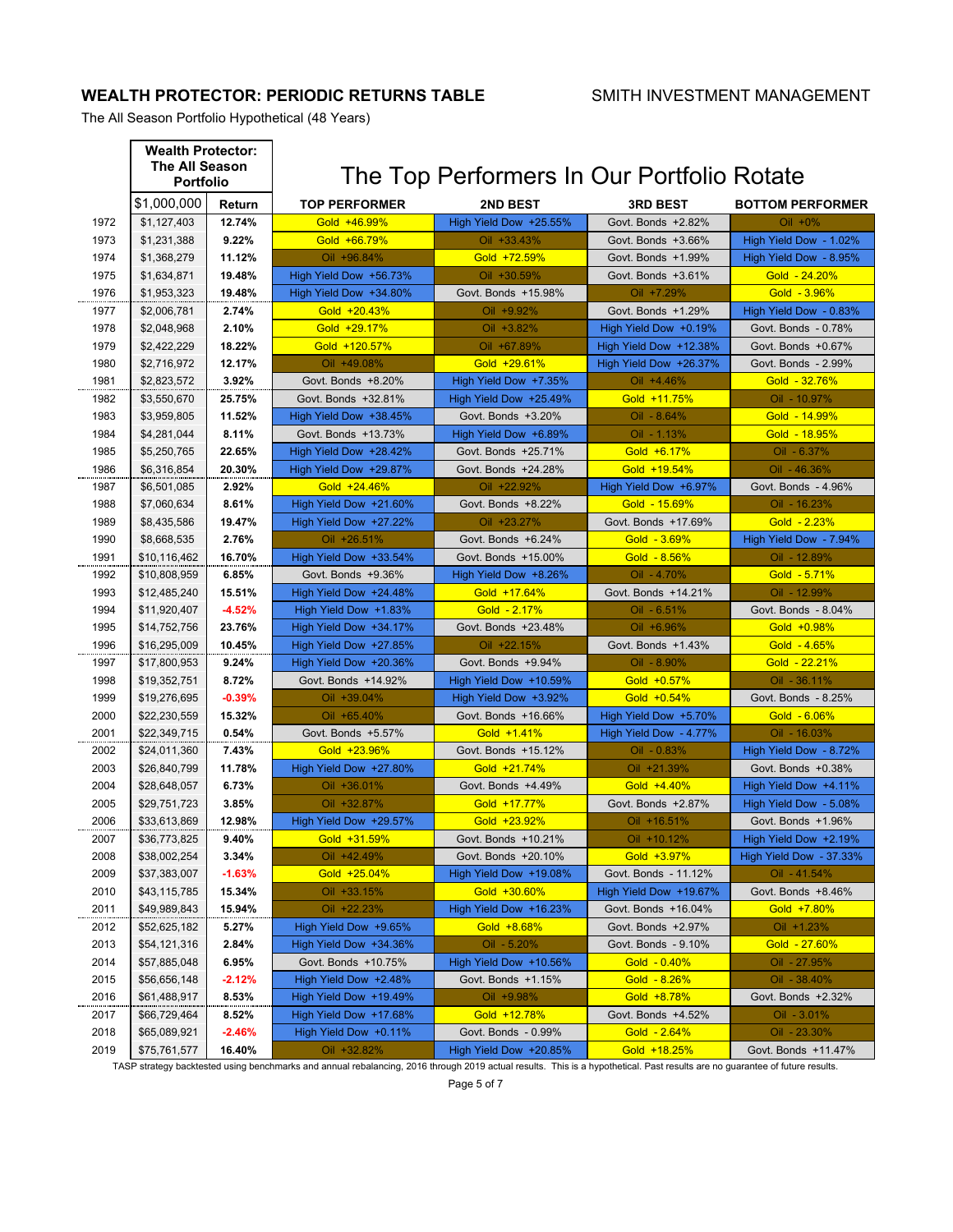The All Season Portfolio Hypothetical

## 2000 Through 2019 All Season Portfolio

Hypothetical Returns Summary

| The Last 20 Years                                                                                  | 1,000,000<br><b>Dollars</b><br>Invested from<br>12/31/1999 to<br>12/31/2019 | Average<br>Annual<br>Return | Number of<br>Down Years | <b>Biggest</b><br>Down Year | <b>Biggest</b><br>Multi-Year<br>Decline | Biggest Up<br>Year |
|----------------------------------------------------------------------------------------------------|-----------------------------------------------------------------------------|-----------------------------|-------------------------|-----------------------------|-----------------------------------------|--------------------|
| The All Season Portfolio<br>30% 10-High Yield Dow, 55%<br>Government Bonds, 7.5% Gold,<br>7.5% Oil | \$3,930,216                                                                 | 7.08%                       | 3                       | $-2.46%$                    | None                                    | 16.40%             |

## 1972 Through 2019 All Season Portfolio Hypothetical Returns Summary

| The Last 48 Years                                                      | 1,000,000<br><b>Dollars</b><br>Invested from<br>12/31/1971 to<br>12/31/2019 | Average<br>Annual<br>Return | Number of<br>Down Years | <b>Biggest</b><br>Down Year | <b>Biggest</b><br>Multi-Year<br>Decline | Biggest Up<br>Year |
|------------------------------------------------------------------------|-----------------------------------------------------------------------------|-----------------------------|-------------------------|-----------------------------|-----------------------------------------|--------------------|
| The All Season Portfolio                                               |                                                                             |                             |                         |                             |                                         |                    |
| 30% 10-High Yield Dow, 55%<br>Government Bonds, 7.5% Gold.<br>7.5% Oil | \$75,761,577                                                                | 9.43%                       | 5                       | $-4.52%$                    | None                                    | 25.75%             |